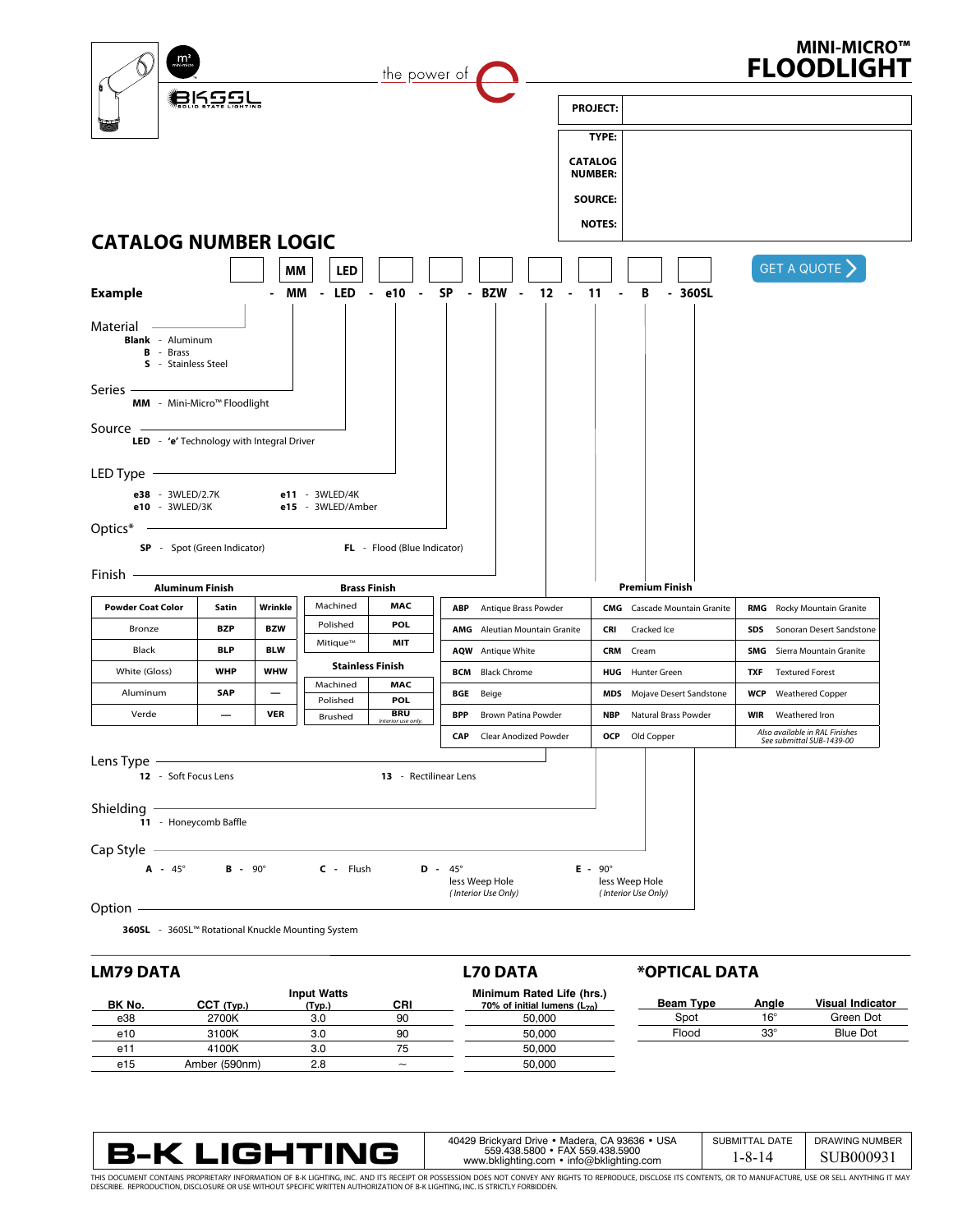

# **SPECIFICATIONS**

**GreenSource Initiative™ Options:** 

Metal and packaging components are made from recycled materials. Manufactured using renewable solar energy, produced onsite. Returnable to manufacturer at end of life to ensure cradle-to-cradle handling. Packaging contains no chlorofluorocarbons (CFC's). Use of this product may qualify for GreenSource efficacy and recycling rebate(s). Consult www.bklighting.com/greensource for program requirements.

#### **Materials**

Furnished in Copper-Free Aluminum (Type 6061-T6), Brass (Type 360) or Stainless Steel (Type 304).

### **Body**

Fully machined from solid billet. Unibody design provides<br>enclosed, water-proof wireway and integral heat sink for<br>maximum component life. Integral knuckle for maximum<br>mechanical strength. High temperature, silicone 'O' Ri provides water-tight seal.

#### **Knuckle**

The LOCK™ (Locking 'O' Ring Compression Knuckle) is comprised of two components. The first is integral to the body and features an interior, machined taper. The second is machined from solid billet and features a second, reverse angle taper. The resultant mechanical taper-lock allows a full 180° vertical adjustment without the use of serrated teeth, which inherently limit aiming. High temperature, silicone 'O' Ring provides water-tight seal and compressive resistance to maintain fixture position. Design withstands 73 lb. static load prior to movement to ensure decades of optical alignment. ½" pipe thread for mounting.

Optional 360SL™ additionally provides biaxial source control with 360° horizontal rotation in addition to vertical adjustment.

## **Cap**

Fully machined. Accommodates [1] lens or louver media. Choose from 45° cutoff ('A' or 'D'), 3/8" deep bezel with 90° cutoff ('B' or 'E'), or flush lens ('C') cap styles. 'A' and 'B' caps include weep-hole for water and debris drainage. 'D' and 'E' caps exclude weep-hole and are for interior use only.

#### **Lens**

Shock resistant, tempered, glass lens is factory adhered to fixture cap and provides hermetically sealed optical compartment. Specify soft focus (#12) or rectilinear (#13) lens.

#### **BKSSL®**

Integrated solid state system with 'e' technology. High power, forward throw source complies with ANSI C78.377 binning requirements. Exceeds ENERGY STAR® lumen maintenance requirements. LM-80 certified components.

Integral non-dimming driver. Minimum 50,000 hour rated life at 70% of initial lumens (L70). BKSSL technology provides long life, significant energy reduction and exceptional thermal management.

#### **Optics**

OPTIKIT™ modules are color-coded for easy reference: Spot (SP) = Green. Flood (FL) = Blue.

#### **Remote Transformer**

For use with 12VAC remote transformer.

**Wiring** Teflon® coated, 18AWG, 600V, 250° C rated and certified to UL 1659 standard.

#### **Hardware Mounting options: Remote options:**

Tamper-resistant, stainless steel hardware. LOCK™ aiming screw is additionally black oxide treated for additional corrosion resistance.

#### **Finish**

**Finisn**<br>StarGuard®, our exclusive RoHs compliant, 15 stage m/greensource for program the tenst the series of the series of the conversion coats and conversion coats the series  $\rho$ aluminum components prior to application of Class 'A' TGIC polyester powder coating. Brass components are available in powder coat or handcrafted metal finish. Stainless steel components are available in handcrafted metal finish. (Brushed finish for interior use only).

#### **Warranty**

5 year limited warranty.

#### **Certification and Listing**

ITL tested to IESNA LM-79. Lighting Facts Registration per USDOE (www.lightingfacts.com). ETL Listed to ANSI/UL Standard 1838 and UL Standard 8750. Certified to CAN/ CSA Standard C22.2 No. 9, CSA TIL B-58B. RoHs compliant. Suitable for indoor or outdoor use. Suitable for use in wet locations. Suitable for installation within 4' of the ground. IP66 Rated. Made in USA.



*®Teflon is a registered trademark of DuPont Corporation. ®Energy Star is a registered trademark of the United States Environmental Protection Agency.*